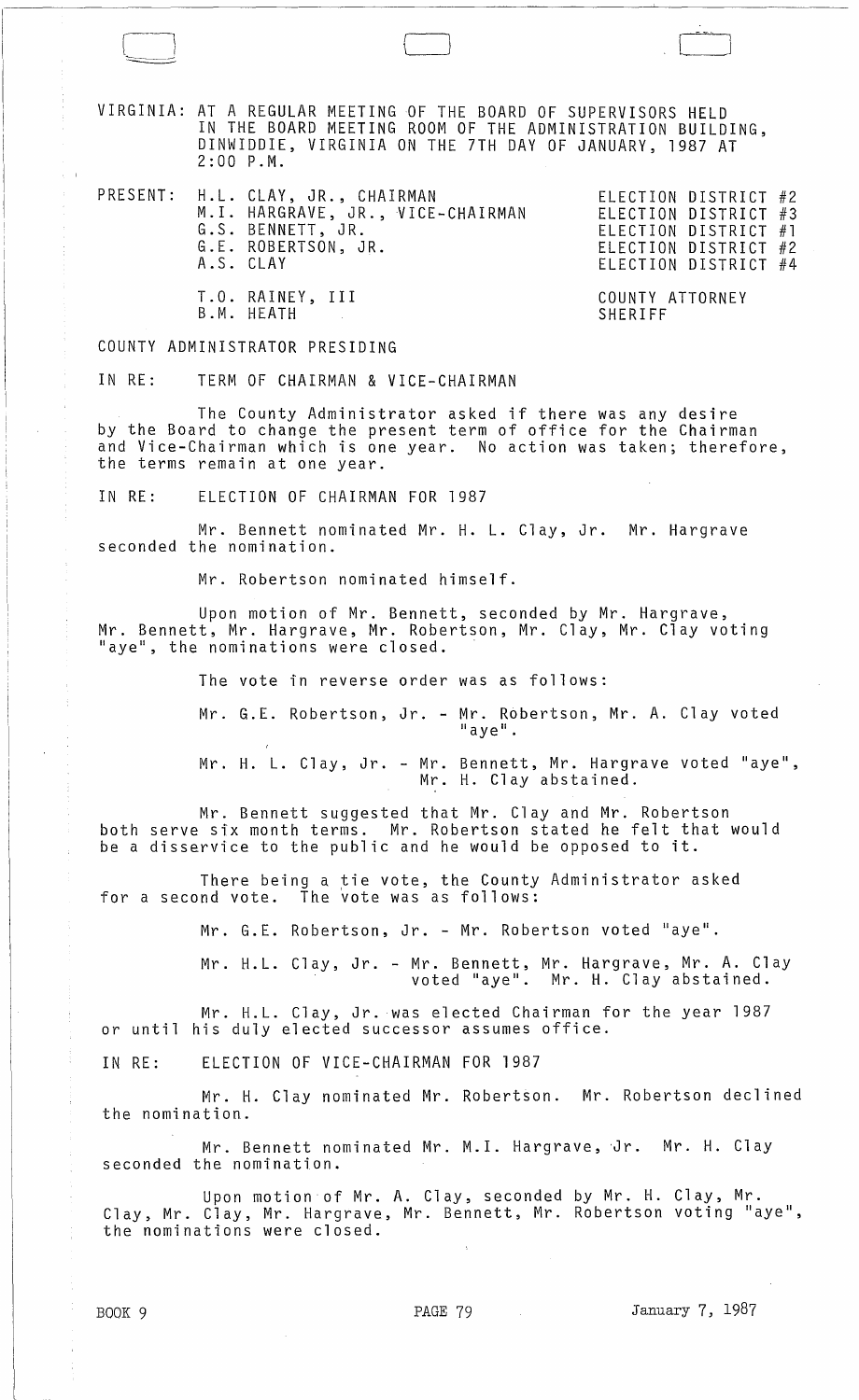The vote was as follows:

Mr. M.l. Hargrave, Jr. - Mr. Bennett, Mr. Robertson, Mr. Clay, Mr. Clay voted "aye", Mr. Hargrave abstained.

Mr. M.I. Hargrave, Jr. was elected Vice-Chairman for the year 1987 or until his duly elected successor assumes office.

THE CHAIRMAN ASSUMED THE CHAIR.

IN RE: ESTABLISHMENT OF SCHEDULE AND TIME FOR 1987 REGULAR BOARD MEETINGS

Upon motion of Mr. A. Clay, seconded by Mr. Bennett, Mr. Clay, Mr. Bennett, Mr. Hargrave, Mr. Robertson, Mr. Clay<br>voting "aye",

BE IT RESOLVED by the Board of Supervisors of Dinwiddie County, Virginia that the following schedule is established for the regular meetings of the Board of Supervisors for the calendar year 1987:

January 7; January 21; February 4; February 18; March 4; March 18; April 1; April 15; May 6; May 20; June 17; July 15; August 19; September 16; October 7; October 21; November 4; November 18; December 2; December 16, 1987; and

BE IT FURTHER RESOLVED by the Board of Supervisors of Dinwiddie County, Virginia that the regular meetings scheduled for the first Wednesday in the month will be held at 2:00 P.M. and the regular meetings scheduled for the third Wednesday of each month will be held at 7:30 P.M.

IN RE: MINUTES

Upon motion of Mr. Hargrave, seconded by Mr. A. Clay, Mr. Hargrave, Mr. Clay, Mr. Bennett, Mr. Robertson, Mr. Clay voting "aye", the minutes of the December 17,1986 meeting were approved as presented.

IN RE: CLAIMS

 $\frac{1}{2}$ 

Upon motion of Mr. Bennett, seconded by Mr. A. Clay, Mr. Bennett, Mr. Clay, Mr. Robertson, Mr. Hargrave, Mr. Clay`<br>voting "aye",

BE IT RESOLVED by the Board of Supervisors of Dinwiddie County, Virginia that the following claims be approved and funds appropriated for same:

General Fund checks-numbering 87-1 and 87-2 amounting to \$24,948.05.

IN RE: VPI EXTENSION SERVICE--REQUEST FOR TRANSFER OF POSITION

Upon motion of Mr. A. Clay, seconded by Mr. Hargrave, Mr. Clay, Mr. Hargrave, Mr. Bennett, Mr. Robertson, Mr. Clay voting "aye", the following resolution was adopted:

WHEREAS, the Dinwiddie County Extension Service is designated as a three agent staff: Agriculture, 4-H and Home Economics; and

WHEREAS, the 4-H position has been vacant for some time due to an unsuccessful attempt for an internal transfer; and

WHEREAS, Mrs. Patricia Barnes, Extension Home Economics Agent, has asked to transfer to the 4-H position; and

WHEREAS, VPI & SU Extension Division has approved this transfer pending approval by the local Board of Supervisors; and

 $\begin{aligned} \mathcal{L}_{\text{max}}(\mathcal{L}_{\text{max}}, \mathcal{L}_{\text{max}}) = \mathcal{L}_{\text{max}}(\mathcal{L}_{\text{max}}), \end{aligned}$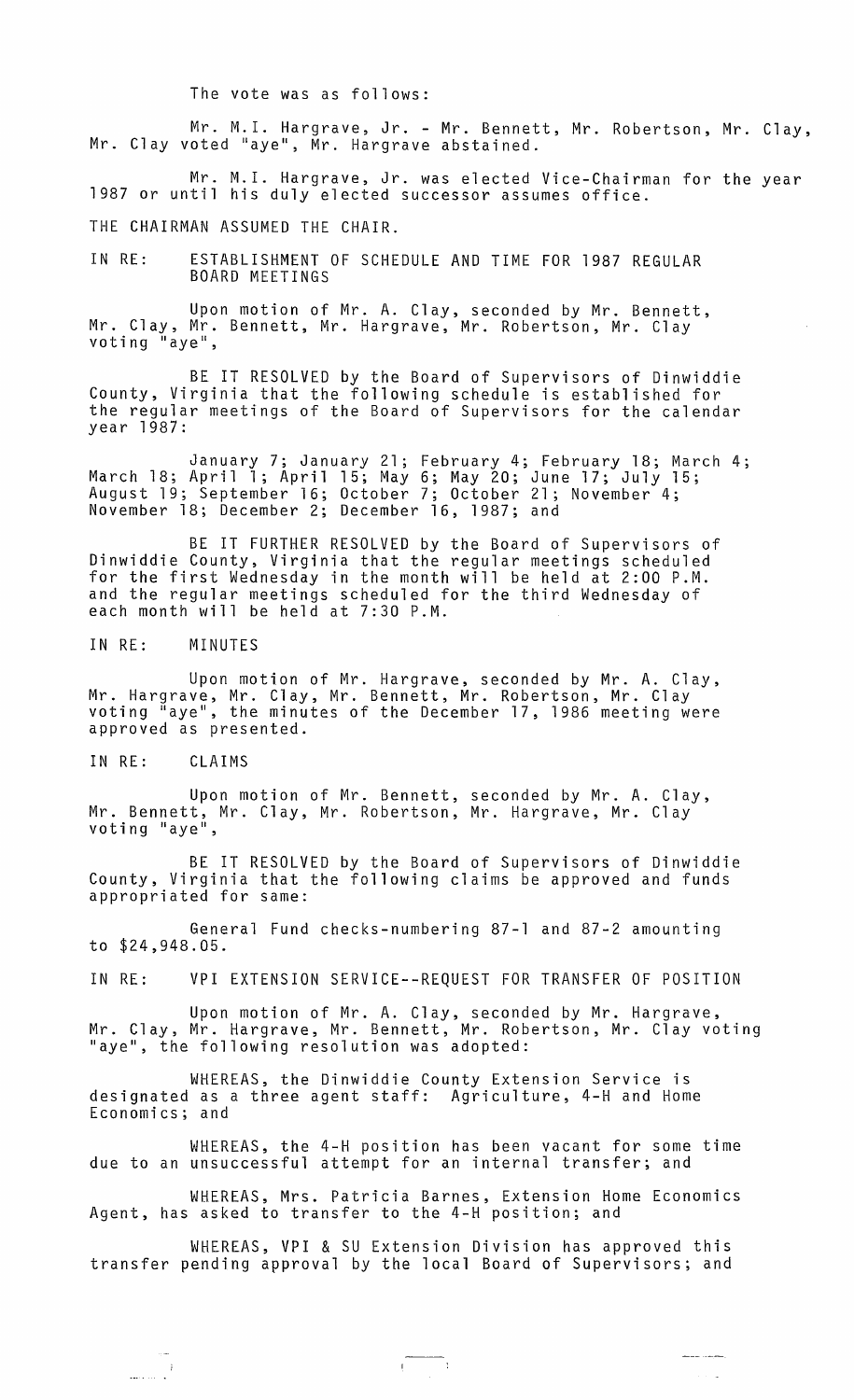WHEREAS, upon approval of this transfer, the position of Extention Agent Home Economics will be advertised immediately;

NOW THEREFORE BE IT RESOLVED that the Board of Supervisors concurs with the transfer of Mrs. Patricia Barnes to the 4-H position of the Dinwiddie County Extension Agent staff.

IN RE: TREASURER  $\sim 10^{-1}$ 

The Treasurer presented his report for the month of December, 1986. He also presented a report on tax collections to date.

IN RE: REQUEST FOR TRANSFER OF FUNDS--EXTRA HELP

Upon motion of Mr. Bennett, seconded by Mr. A. Clay, Mr. Bennett, Mr. Clay, Mr. Hargrave, Mr. Robertson, Mr. Clay voting  $"$ aye",  $\sim$  1

BE IT RESOLVED that the Board of Supervisors of Dinwiddie County, Virginia concurs with the Treasurer's request to the Compensation Board to transfer \$1,000 from Office Expenses to Extra Help within his 1986-87 budget.

IN RE: SHERIFF

Sheriff B.M. Heath presented an activity report for his department for the year 1986,

IN RE: SHERIFF--REQUEST FOR TEN NEW POLICE VEHICLES

Sheriff B.M. Heath requested that he be authorized to place an order now for ten (10) new police cars to be paid for within the 1987~88 budget. He stated the cars would have to be ordered before February 1, 1987 to receive them for the new fiscal year.'

Sheriff Heath said the State contract has been awarded to Ford this year and he recommended that the Board approve purchase<br>of ten (10) new police cars from the State contract.

After a brief discussion, the Board instructed the County Administrator to check with other car dealers to see what was available for police cars and, report back at the January. 21, 1987 meeting.

 $\lambda_{\rm{max}}=1$ 

IN RE: BUILDING INSPECTOR--DISCUSSION OF INCREASE IN FEE SCHEDULE

Mr. D.H. Abernathy presented his report for the month of December, 1986;

He also presented a comparison report of Dinwiddie's building fee schedule with surrounding localities. He stated the fees have not been changed in the past twelve (12) years and they are not covering the cost of operation. He stated he was also working on changing the fees for cbmmercial buildings.

The Board asked Mr. Abernathy to check with the other localities to see if they are considering changing their present fees. Mr. Abernathy stated he would submit all this information later for the Board to consider for a PUb1ic hearing.

IN RE: ANIMAL WARDEN

Mr. L.A. Brooks, Jr. presented his report for the month of December, 1986.

IN RE: PRESENTATION OF 1985-86 AUDIT

Mr. Spencer Elmore, representing Robinson, Farmer, Cox Associates, appeared before the Board to review the 1985-86

BOOK 9 **PAGE 80** PAGE 80 January 7, 1987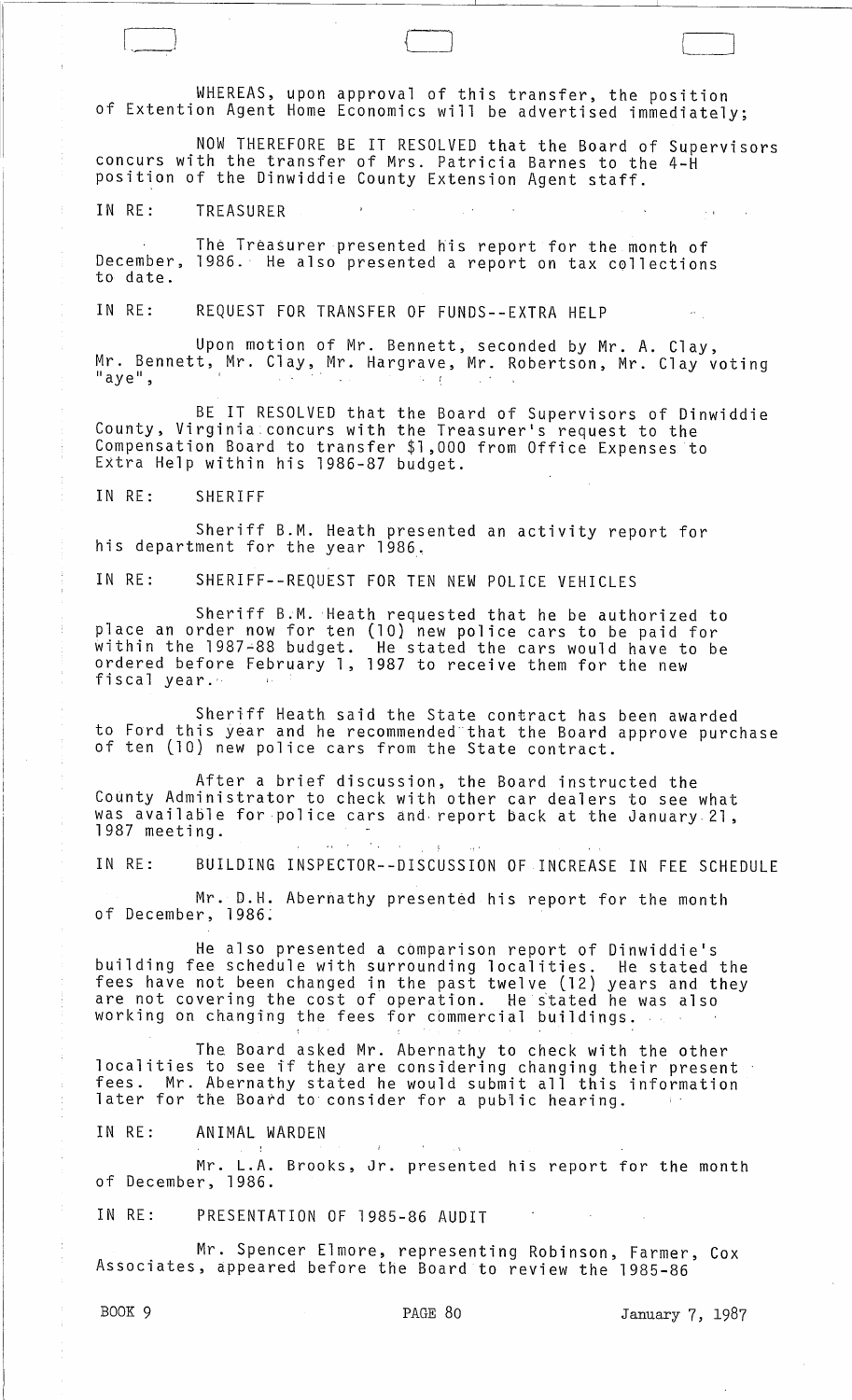audit. Mr. Elmore advised the Board they ended the year in a good financial position; however, due to the establishment of a self-insurance fund, the year end balance has been pulled down below the recommended operating level. He suggested that the Board work towards rebuilding this fund balance.

IN RE: VIRGINIA DEPARTMENT OF HIGHWYS & TRANSPORTATION

Mr. Mac Neblett, Resident Engineer, VDH&T, appeared before the Board to ansWer any questions they might have. He reported that all the right-of-way on Rt. 666 from Rt. 667 to Rt. 670 has been obtained so work can be completed next Spring.

(1) Mr. H. Clay stated he had been contacted about potholes on Rt. 460 in the Eastbound lane from Rt. 627 to Rt. 611.

(2) Mr. Hargrave asked if Mr. Neblett had made a determination on the blind access to the church on Rt. 605. Mr. Neblett stated the department is going to put up additional signing but he has gone as far as he can with the existing right-of-way.

(3) Mr. Bennett asked when they will work on the Six-Year Plan again. Mr. Neblett said probably in the Fall.

(4) Mr. Hargrave questioned the slow progress on removing the toll booths on 1-85. Mr. Neblett stated he would check with the Turnpike Authority.

IN RE: ADOPTION OF A-86-10--DANCE HALL ORDINANCE

Upon motion of Mr. Hargrave, seconded by Mr. A. Clay, Mr. Hargrave, Mr. Clay, Mr. Bennett, Mr. Robertson~ Mr. Clay voting "aye", amendment A-86-10, dance halls, was removed from the table.

Action was tabled at the December 17, 1986 meeting to obtain additional information from surrounding localities. Mr. T.O. Rainey, III, County Attorney, stated that he was asked to check with surrounding localities on closing times. He found that Prince George closed at 1 :00 A.M. and Petersburg has no closing time. Sheriff B.M. Heath added that the Board has established a 1 :00 A.M. closing time in its entertainment permits and he would like to see 1:00 A.M. adopted.

Upon motion of Mr. Hargrave, seconded by Mr. A. Clay, Mr. Hargrave, Mr. Clay, Mr. Bennett, Mr. Robertson, Mr. Clay voting "aye",

BE IT ORDAINED by the Board of Supervisors of Dinwiddie County, Virginia, that the Dinwiddie County Code, as adopted, March, 1986, and as heretofore amended, be further amended as follows:

## SECTION 3-70 Definition

For the purpose of this article, the term "Dance Hall" shall mean and include any business, profit or non-profit, with either live or recorded music or entertainment maintained for promiscuous and public dancing, the rules for admission to which are not based upon personal selection or invitation.

### SECTION 3-71 Purpose of Article

This article is enacted pursuant to Section 15.1-510 of the Code of Virginia for the purpose of providing necessary regulations for the conduct and operation of dance halls in the interest of the public health, safety, and welfare of the citizens and inhabitants of the County.

## SECTION 3-72 Violation of Article

(a) Any person who violates any provision of this article

للمتحدث سلملا

 $\frac{1}{1}$ 

يتسدد والمدامس

.<br>Gwelet ivez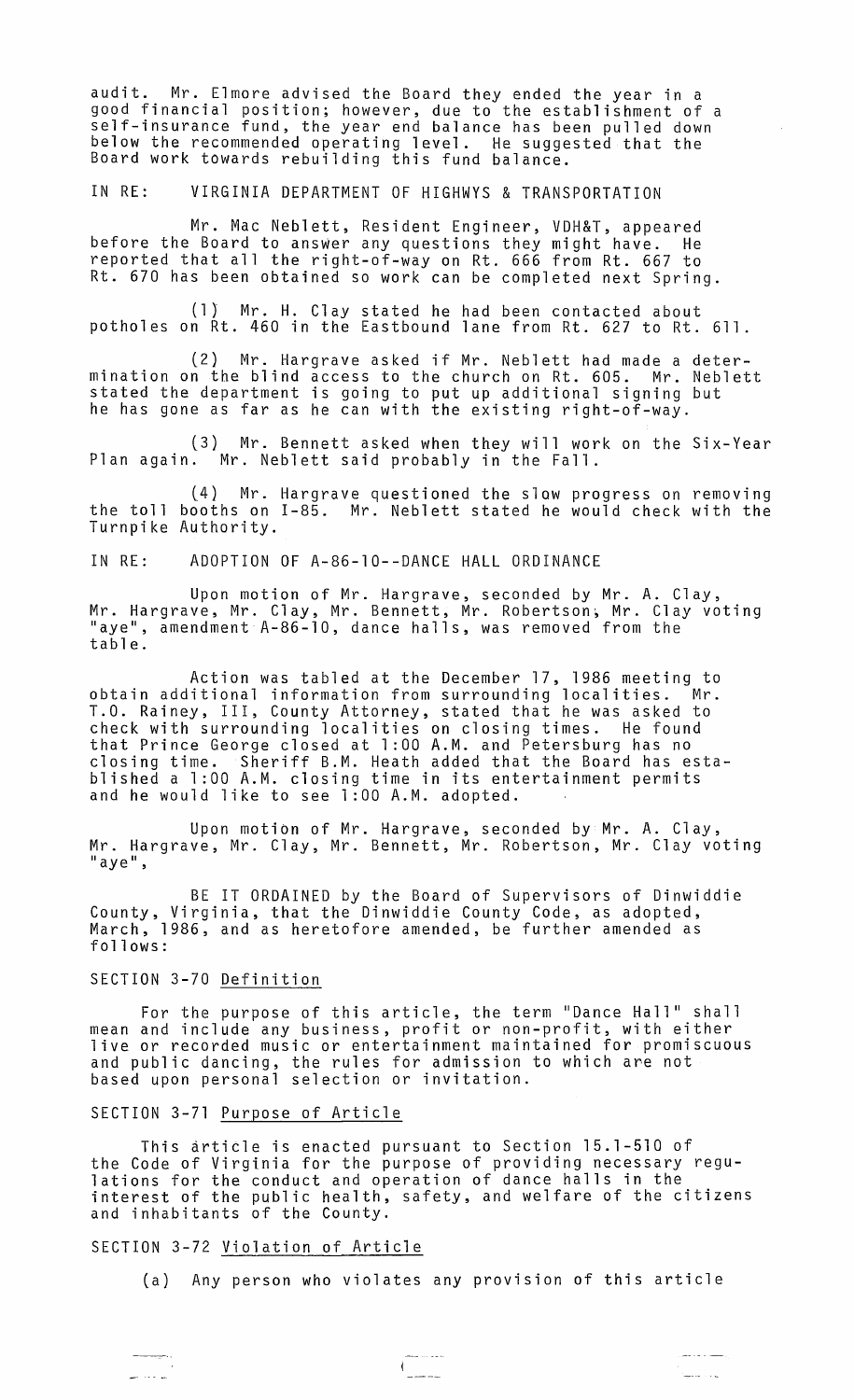shall be guilty of a Class 1 misdemeanor. The Board of Supervisors may bring suit in the Circuit Court of the County to restrain, enjoin, or otherwise prevent the violation of this article.

~----------"----~~~~-~----~~----~----

[1 <sup>j</sup>

(b) Any person who violates any provision of this article may be required to cease operation when requested by an appropriate law enforcement officer of the county or state.

# SECTION 3-73 Time Limit for Operation

No dance hall shall operate past 1 :00 a.m. irregardless of when first performance began.

# SECTION 3-74 Right of Entry

Any operator of a dance hall shall furnish to the Board of Supervisors written permission for the Board, its lawful agents and duly constituted law enforcement officers to go upon the property at any time and make an inspection for the purpose of determining compliance with the provisions of this article, or any appropriate county, state or federal ordinance, statute or regulation.

# SECTION 3-75 Permit

(1) No person, partnership or corporation shall operate, maintain or conduct any dance hall unless he first files and obtains a permit from the County Administrator.

(2) Said application for a permit shall be in writing, on form provided for the purpose, and filed at least seven (7) days before date of dance hall operation.

- (3) Application form shall include the following information:
	- a. Name, address, telephone, and social security number of the owner of the property on which the dance hall shall exist and/or the name, address, telephone number and social security number of the dance hall operator, if different.
- b. A specific description of the dance hall location.
	- c. An approved plan for adequate sanitation facilities and garbage, trash and sewage disposal for persons at the dance hall. This plan shall meet the requireas one dance narrie into pran onarremode one requ and regulations and will not be accepted unless and regarderons and nirrinseese.<br>approved by the health officer.
	- d. An approved plan for adequate parking facilities approved plan for adequace parking facilieres. approved by the Sheriff's Department.
	- e. An approved plan for adequate fire protection. This plan shall meet the requirements of all state and local statutes, ordinances and regulations.
	- f. A statement that no music shall be played, either by mechanical device or live performance, in such manner that the sound emanating therefrom shall be unreasonably audible beyond the boundary lines of the property of which the dance hall is located.
	- g. The County Administrator shall initially receive and review all applications. If an application is denied, the refusal shall be in writing and the reasons for such denial stated therein. Any person denied a permit shall have thirty (30) days from the date of the denial by the County Administrator to appeal the decision to the Board of Supervisors.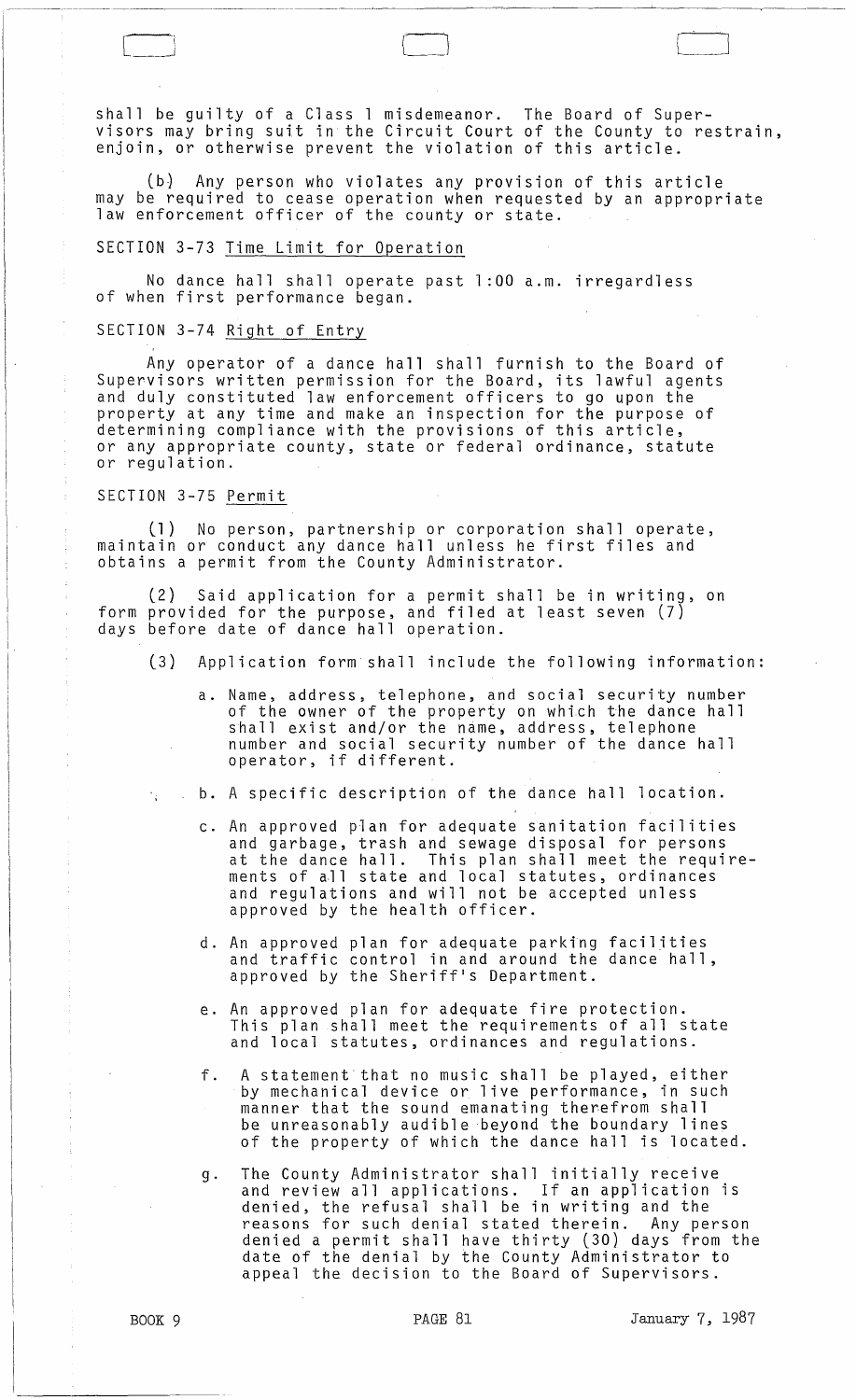h. The fee for such a permit will be One Hundred (\$100.00) Dollars, due annually, non-prorated.

SECTION 3-76 Exemption

The fee for the above permit may be waived for non-profit orga- nizations provided the dance hall is not operated more than twice (2) in any calendar year.

SECTION 3-77 Revocation

<u>.</u> . .

The County Administrator shall have the right to revoke any permit issued under this article upon noncompliance with any of the provisions and conditions of the permit or the provisions of this article.

IN RE: APPOINTMENTS--TRANSPORTATION SAFETY COMMISSION

Upon motion of Mr. A. Clay, seconded by Mr. Bennett, Mr. Clay, Mr. Bennett, Mr. Robertson, Mr. Hargrave, Mr. Clay voting<br>"aye",

BE IT RESOLVED by the Board of Supervisors of Dinwiddie County, Virginia that the Transportation Safety Commission be made up of representatives from the following agencies:

Board of Supervisors; Planning Commission; Pupil Transportation; Driver Education; Sheriff's Department; Railroads and Fire Departments; and

BE IT FURTHER RESOLVED by the Board of Supervisors of Dinwiddie County, Virginia that the following are appointed to the Transportation Safety Commission, terms expiring December 31, 1987:

Aubrey S. Clay, Max Roberts, Barbara Wilson, Becky Tilson, Tommy Gibbs, J.C. Goforth, and Robert Lewis, Jr.

IN RE: DISCUSSION OF ZONING CHANGES--LOT SIZES, CONDITIONAL USE PERMITS, AND TRAILER PARKS

The County Administrator distributed information on zoning changes for the Board to consider. These changes dealt with minimum lot sizes, issuance of conditional use permits, and trailer parks. Mr. Hargrave asked that he tabulate the requirements from surrounding localities for the Board to review. No action was taken.

IN RE: COMMONWEALTH GAS SERVICES--LINE EXTENSION AGREEMENT

Upon motion of Mr. Robertson, seconded by Mr. Bennett, Mr. Robertson, Mr. Bennett, Mr. Clay, Mr. Hargrave, Mr. Clay voting "aye", the Chairman was authorized to sign the following agreement with Commonwealth Gas Services for a gas line extension to the Airport Industrial Park:

The following Agreement is made on this 7th day of January, 1987, by and between the Board of Supervisors of Dinwiddie County, Virginia, hereafter called Applicant(s) and Commonwealth Gas Services, Inc., hereafter called Company:

(1) In order that gas service can be rendered to the premises of Applicant(s} on State Route 460, Dinwiddie County, Virginia, Company agrees to install approximately 28,000 feet of pipeline extension at a total cost of Two Hundred Eighty Thousand Dollars (\$280,000), or approximately Ten Dollars (\$10.00) per foot and upon completion of this extension to be ready to serve any and all qualified applicants adjacent thereto. Company agrees to provide 10,000 feet (at a cost of \$100,000) of the pipeline at no cost to Applicant(s}.

 $(2)$  Applicant $(s)$  agrees to pay the remaining cost of the installation by cash deposit of One Hundred Eighty Thousand Dollars

 $\label{eq:2} \frac{1}{\sqrt{2}}\frac{1}{\sqrt{2}}\left(\frac{1}{\sqrt{2}}\right)\frac{1}{\sqrt{2}}\frac{1}{\sqrt{2}}\left(\frac{1}{\sqrt{2}}\right)\frac{1}{\sqrt{2}}\,.$ 

المدار المستد

للمساء للمراجل

 $\sim 20$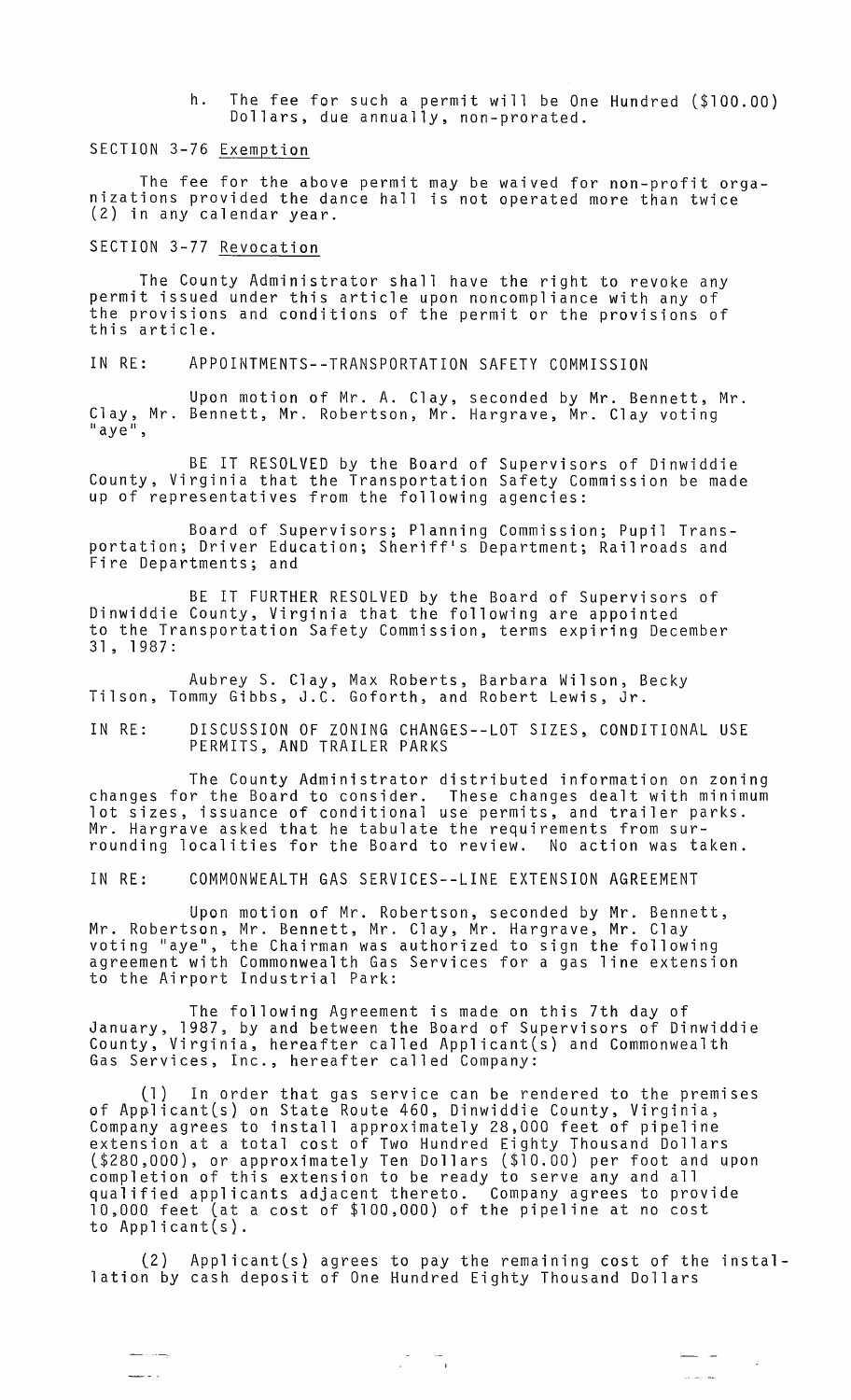(\$180,000) to Company \$75,000 (seventy-five thousand) upon the acceptance of this Agreement and before said line extension is started, the remaining balance thirty (30) days thereafter.

 $\Box$ 

(3) The Applicant(s) cash deposit of One Hundred Eighty Thousand Dollars (\$180,000) will not be refunded until sufficient loads have been added to eliminate the Company's investment of \$100,000. Both the credit applied to the Company's investment and the refund of the Applicant's cash deposit will use the following formula:

- a. Each residential customer added directly to this line extension shall result in an appropriate credit or refund of \$100.
- b. Each dekatherm (one million BTU's) of gas sold to commercial and industrial:customers connected directly to this line extension will result in an appropriate credit or refund<br>of 20¢/dekatherm. of  $20$ ¢/dekatherm. $\therefore$

Credits and/or refunds will be calculated on an annual basis, which will begin upon completion of the line extension. In no event shall the total of such refunds exceed the cost of the installation paid by the Applicant(s) pursuant to (2) above. The balance of applicant's deposit remaining at the end of a ten year period, if any, shall be refunded in total at that time. Pipeline extension cash deposits wfll not draw interest;

 $(4)$  It is mutually agreed:  $\mathbb{R}^+$ e se engages

- a. Company has the right to make additional extensions or laterals to the pipeline covered by this Agreement at any time and Applicant(s) will not be credited for any new customer served by such additions.
- b. Company will bear the costs of the customer service lines, where justified.
- c. Applicant(s} 'warrants that extension sought by it is in a public street or alley or that if not, Applicant(s) is owner and will grant, without cost, right(s}-of-way to Company to operate, maintain, repair and renew said extension. Applicant(s) agrees to save Company harmless from adverse claims of ownership.
- d. The pipeline extension installed pursuant to this Agreement<br>shall be the property of Company and shall be maintained, repaired :and renewed by it. The service line(s) on the premises of the Applicant(s) shall be the property of the Company and shall be maintained, repaired and renewed at the expense of the Company.

,  $\frac{1}{\sqrt{2}}$  ,  $\frac{1}{\sqrt{2}}$  ,  $\frac{1}{\sqrt{2}}$  ,  $\frac{1}{\sqrt{2}}$  ,  $\frac{1}{\sqrt{2}}$  ,  $\frac{1}{\sqrt{2}}$  ,  $\frac{1}{\sqrt{2}}$  ,  $\frac{1}{\sqrt{2}}$  ,  $\frac{1}{\sqrt{2}}$  ,  $\frac{1}{\sqrt{2}}$  ,  $\frac{1}{\sqrt{2}}$  ,  $\frac{1}{\sqrt{2}}$  ,  $\frac{1}{\sqrt{2}}$  ,  $\frac{1}{\sqrt{2}}$  ,  $\frac{1}{\sqrt{$ COMPANY: APPLICANT

ίú,

 $\gamma$  r  $\gamma$  .

# WITNESS OR ATTEST: WITNESS OR ATTEST:

Title

IN RE: CSX TRANSPORTATION--ABANDONMENT OF LINE BETWEEN COLLIER CSX TRANSPORTATION--ABANDONMENT OF LINE BETWE<br>YARD & MCKENNEY

March & MCKENNEY<br>Mr. Hargrave stated he read the letter concerning the application filed by CSX Transportation for the abandonment of appireation rired by OSA framsportation for the abandomment of<br>23.11 miles of its line between Collier Yd and McKenney. He sug-<br>gested the Board contact the users and offer any support they might gested the Board contact the users and offer any support they might<br>need in their objections.  $\sim$   $\epsilon$   $\sim$   $\sim$   $\sim$ 

Mr. W.E. Bolte, Commissioner of Revenue, stated his office will continue to tax the roadbed. He added it will be a real loss<br>to the County. And roadbed. He added it will be a real loss<br>to the County.